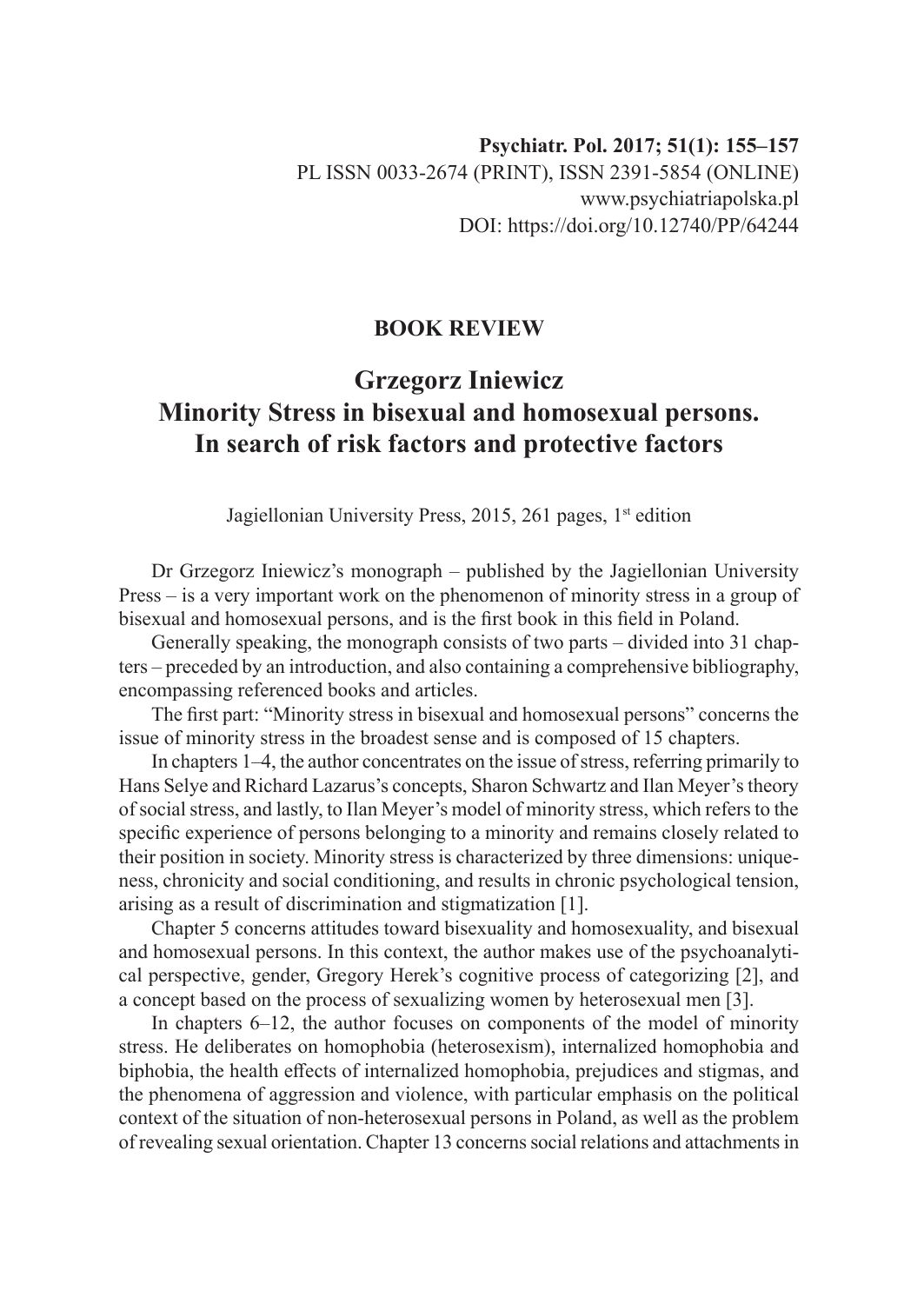non-heterosexual persons, which constitute an important variable in the occurrence of emotional problems in this group. In chapter 14, the author presents the most important researches on the subject of the mental health of homosexual and bisexual persons, while chapter 15 is devoted to the concept of resilience*.*

In the second part of the monograph entitled "Own research – in search of factors modulating the influence of minority stress on fear and depression", the author discusses the methodological bases of researches and presents results. It should be noted that the researches are based on Meyer's model of minority stress, taking into account modifications introduced by the author, and fit within the model of intra-group research – with comparisons of certain aspects of functioning of homosexual and bisexual persons with those of heterosexual persons.

The research problem, 7 research questions, and the way of sampling and carrying out the research are presented in chapters 16–19. The research group, the used tools (the SMS scale, the Scale of Identity and the Scale of the Sense of Belonging, the STAI, CES-D, PBI, ECR-R-18 and CISS questionnaires, and the Resilience Assessment Scale-SPP-25) and statistical techniques are also described. Chapters 20–29 present results of research on minority stress and also results of the search for factors that may be modifiers of stress. Chapter 30 contains a discussion of the obtained results, and chapter 31 – the end conclusions, which, for greater clarity, have been presented in the form of 12 points.

Summarizing, it should be noted that the following attributes of the reviewed book deserve special attention: the author has focused on a significant and current problem, which is poorly represented in empirical research in Poland (I am referring here to both the phenomenon of minority stress and minority groups). It should be emphasized that all researches concerning minority groups are always desirable – both quantitative and qualitative. Furthermore, the author has managed to show difficult and complex issues in a clear way, and has cohesively combined many aspects that are significant for understanding the functioning of persons struggling with minority stress. The reliably conducted empirical studies using many research tools and their analysis using various statistical techniques together with a clear way of presenting and interpreting the obtained results are also noteworthy.

In the context of the above observations, the monograph should be recommended to a wide range of readers: psychologists, psychiatrists, sociologists, educators, criminologists, lawyers and therapists. This book can also be a teaching aid to students of social and medical disciplines and humanities, as well as an inspiration for further research.

## **References**

- 1. Meyer I. *Prejudice, social stress, and mental health in lesbian, Gay, and bisexual populations: conceptual issues and research evidence.* Psychol. Bull. 2003; 5: 674–697.
- 2. Herek G. *Psychological heterosexism in the United States.* In: D'Augelli A, Patterson C. ed. *Lesbian, gay, and bisexual identities over the lifespan. Psychological perspectives*. New York, Oxford: Oxford University Press; 1995. p. 321-346.